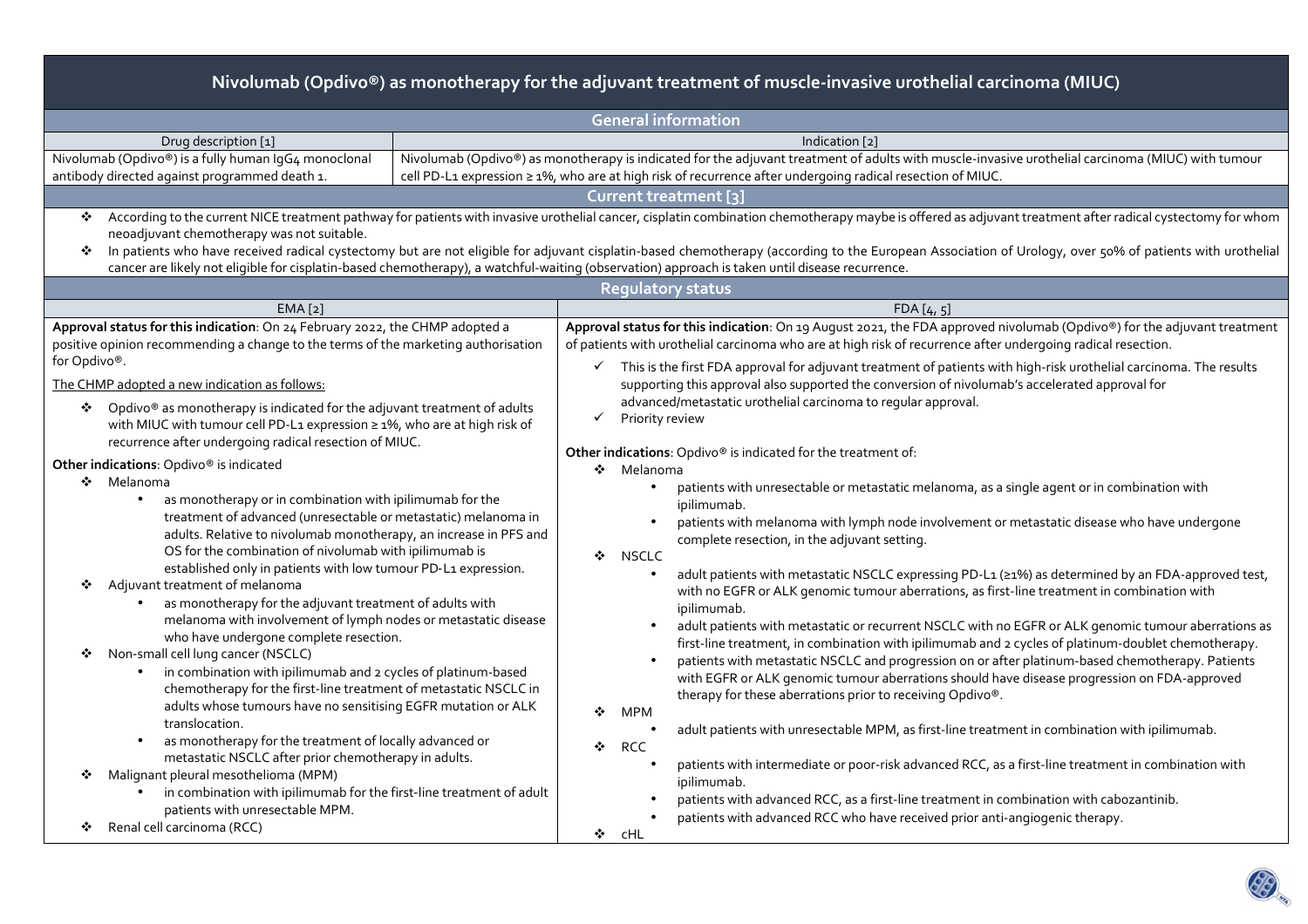- • as monotherapy for the treatment of advanced RCC after prior therapy in adults.
- •in combination with ipilimumab for the first-line treatment of adult patients with intermediate/poor-risk advanced RCC.
- • in combination with cabozantinib for the first-line treatment of adult patients with advanced RCC.
- $\bullet$  Classical Hodgkin lymphoma (cHL)
	- • as monotherapy for the treatment of adult patients with relapsed or refractory cHL after autologous stem cell transplant (ASCT) and treatment with brentuximab vedotin.
- $\mathcal{L}(\mathbf{r})$  Squamous cell cancer of the head and neck (SCCHN)
	- • as monotherapy for the treatment of recurrent or metastatic SCCHN in adults progressing on or after platinum-based therapy.
- ◆ Urothelial carcinoma
	- • as monotherapy for the treatment of locally advanced unresectable or metastatic urothelial carcinoma in adults after failure of prior platinum-containing therapy.
- ❖ Mismatch repair deficient (dMMR) or microsatellite instability-high (MSI-H)<br>celeratel sanser (CBC) colorectal cancer (CRC)
	- in combination with ipilimumab for the treatment of adult patients with dMMR or MSI-H metastatic CRC after prior fluoropyrimidine‑based combination chemotherapy.
- $\mathcal{L}_{\mathcal{F}}$  Oesophageal squamous cell carcinoma (OSCC)
	- • in combination with fluoropyrimidine- and platinum-based combination chemotherapy for the first-line treatment of adult patients with unresectable advanced, recurrent or metastatic OSCC with tumour cell PD-L1 expression ≥ 1%.
	- • in combination with ipilimumab for the first-line treatment of adult patients with unresectable advanced, recurrent or metastatic OSCC with tumour cell PD-L1 expression ≥ 1%.
	- $\bullet$  as monotherapy for the treatment of adult patients with unresectable advanced, recurrent or metastatic OSCC after prior fluoropyrimidine- and platinum-based combination chemotherapy.
- ◆ Adjuvant treatment of oesophageal or gastro-oesophageal junction cancer<br>(OC ex GEIC) (OC or GEJC)
	- • as monotherapy for the adjuvant treatment of adult patients with OC or GEJC who have residual pathologic disease following prior neoadjuvant chemoradiotherapy.
- $\frac{1}{2}$  Gastric, gastro‑oesophageal junction (GEJ) or oesophageal adenocarcinoma
	- in combination with fluoropyrimidine- and platinum-based combination chemotherapy for the first-line treatment of adult patients with HER2‑negative advanced or metastatic gastric, GEJ or oesophageal adenocarcinoma whose tumours express PD-L1 with a combined positive score (CPS)  $\geq$  5.
- $\bullet$  adult patients with cHL that has relapsed or progressed after (indication approved under accelerated approval based on overall response rate and duration of response):
	- o autologous hematopoietic stem cell transplantation (HSCT) and brentuximab vedotin, or
	- o 3 or more lines of systemic therapy that includes autologous HSCT.
- ❖ SCCHN
	- • patients with recurrent or metastatic SCCHN with disease progression on or after a platinum-based therapy.
- ◆ Urothelial carcinoma<br>intervit
	- • patients with locally advanced or metastatic urothelial carcinoma who:
		- ohave disease progression during or following platinum-containing chemotherapy.
		- o have disease progression within 12 months of neoadjuvant or adjuvant treatment with platinum-containing chemotherapy.
- $\bullet$  CRC
	- • adult and paediatric (12 years and older) patients with MSI-H or dMMR metastatic CRC that has progressed following treatment with a fluoropyrimidine, oxaliplatin, and irinotecan, as a single agent or in combination with ipilimumab (indication approved under accelerated approval based on overall response rate and duration of response).
- ◆ Hepatocellular carcinoma (HCC)<br>antionta with HCC who
	- • patients with HCC who have been previously treated with sorafenib in combination with ipilimumab (indication approved under accelerated approval based on overall response rate and duration of response).
- ◆ Oesophageal cancer
	- • patients with completely resected OC or GEJC with residual pathologic disease, who have received neoadjuvant chemoradiotherapy.
	- • patients with unresectable advanced, recurrent or metastatic oesophageal squamous cell carcinoma after prior fluoropyrimidine- and platinum-based chemotherapy.
- Gastric cancer, GEJ, and oesophageal adenocarcinoma
	- • patients with advanced or metastatic gastric cancer, GEJ, and oesophageal adenocarcinoma in combination with fluoropyrimidine- and platinum-containing chemotherapy.

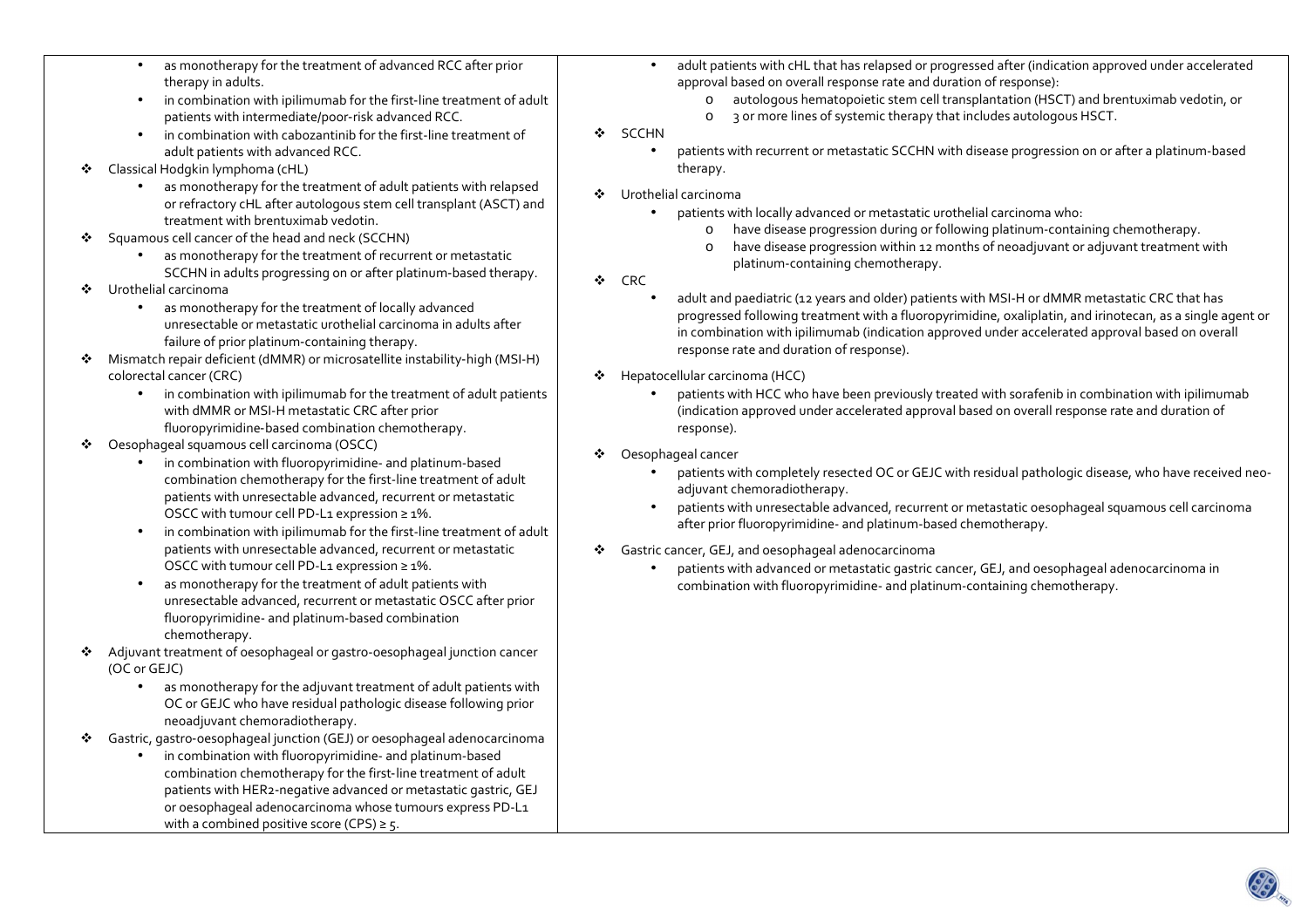**Costs [6]**

24 ml Opdivo® concentrate for solution for infusion 10 mg/ml = € 3,432.00 (ex-factory price)

## **Warnings and precautions [5]**

## $\mathcal{L}_{\mathcal{C}}$ **Immune-mediated adverse reactions**

- Immune-mediated adverse reactions, which may be severe or fatal, can occur in any organ system or tissue, including the following: immune-mediated pneumonitis, immune-mediated colitis, immune-mediated hepatitis and hepatotoxicity, immune-mediated endocrinopathies, immune-mediated dermatologic adverse reactions, and immune-mediated nephritis and renal dysfunction.
- Monitor for early identification and management. Evaluate liver enzymes, creatinine, and thyroid function at baseline and periodically during treatment.
- •Withhold or permanently discontinue based on severity and type of reaction.

## $\bullet$ **Infusion-related reactions**

- $\bullet$  Interrupt, slow the rate of infusion, or permanently discontinue Opdivo® based on severity of reaction.
- **Complications of allogeneic HSCT** 
	- Fatal and other serious complications can occur in patient who receive allogeneic HSCT before or after being treated with a PD-1/PD-L1 blocking antibody.
- ❖ **Embryo-foetal toxicity** 
	- Can cause foetal harm. Advise females of reproductive potential of potential risk to a foetus and to use effective contraception.
- \* Treatment of patients with **multiple myeloma** with a PD-1 or PD-L1 blocking antibody in combination with a thalidomide analogue plus dexamethasone is not recommended outside of controlled clinical<br>trials trials.

| Study characteristics [1, 7-9]                                                                                                                                                                                                                                                                                                                         |            |                                                                                                                                                                           |                   |                                                                                                                                                                   |                                                                                   |                                                                                                                                                                                                                                                                                          |                                                                |                                         |
|--------------------------------------------------------------------------------------------------------------------------------------------------------------------------------------------------------------------------------------------------------------------------------------------------------------------------------------------------------|------------|---------------------------------------------------------------------------------------------------------------------------------------------------------------------------|-------------------|-------------------------------------------------------------------------------------------------------------------------------------------------------------------|-----------------------------------------------------------------------------------|------------------------------------------------------------------------------------------------------------------------------------------------------------------------------------------------------------------------------------------------------------------------------------------|----------------------------------------------------------------|-----------------------------------------|
| Trial name                                                                                                                                                                                                                                                                                                                                             | $\sqrt{n}$ | Intervention (I)                                                                                                                                                          | Comparator<br>(C) | <b>PE</b>                                                                                                                                                         | Characteristics                                                                   | <b>Biomarker</b>                                                                                                                                                                                                                                                                         | Funding                                                        | Publication(s)                          |
| CheckMate 274<br>NCT02632409                                                                                                                                                                                                                                                                                                                           | 709        | nivolumab 240<br>mq<br>every 2 weeks<br>as a 30-minute<br>IV<br>infusion for up<br>to 1 year or<br>until disease<br>recurrence<br>or<br>discontinuation<br>from the trial | placebo           | disease-free<br>survival<br>among all the<br>patients (ITT<br>population)<br>and among<br>patients with a<br>tumour PD-L1<br>expression<br>level of 1% or<br>more | ongoing <sup>1</sup> , multicenter,<br>double-blind,<br>randomised, phase 3 trial |                                                                                                                                                                                                                                                                                          | <b>Bristol Myers</b><br>Squibb<br>and<br>Ono<br>Pharmaceutical | $[1]$                                   |
| <b>Efficacy</b> (I vs. C), interim analysis data                                                                                                                                                                                                                                                                                                       |            |                                                                                                                                                                           |                   |                                                                                                                                                                   |                                                                                   |                                                                                                                                                                                                                                                                                          |                                                                | Safety (I vs. C), interim analysis data |
| <b>Median follow-up:</b> 20.9 months (range, $0.1-48.3$ ) vs. 19.5 months (range, $0.50.0$ )<br>Median disease-free survival: 20.8 months (95% Cl, 16.5-27.6) vs. 10.8 months (95% Cl, 8.3-13.9)<br>Patients who were alive and disease-free at 6 months: 74.9% vs. 60.3%; HR for disease recurrence or death: 0.70; 98.22% CI, 0.55-<br>0.90; p<0.001 |            |                                                                                                                                                                           |                   |                                                                                                                                                                   |                                                                                   | AEs of any cause: n=347/351 (98.9%) vs. n=332/348 (95.4%)<br>AEs of grade ≥3: n=150/351 (42.7%) vs. n=128/348 (36.8%)<br>Treatment-related AEs of any grade: 77.5% vs. 55.5%<br>Treatment-related AEs of grade ≥3: 17.9% vs. 7.2%<br>Treatment-related deaths <sup>2</sup> : n=3 vs. n=0 |                                                                |                                         |

 $^{\rm 1}$  The CheckMate 274 trial is currently ongoing; estimated study completion date is 04/2026.

<sup>&</sup>lt;sup>2</sup> Treatment-related deaths due to pneumonitis occurred in two patients in the nivolumab group. Both patients began glucocorticoid treatment at the onset of pneumonitis; one patient began 3 days after the last dose of trial therapy, and the other began 16 days after the last dose of trial therapy. There was one treatment-related death due to bowel perforation in the nivolumab group. This patient began glucocorticoid treatment 5 days after the last dose of trial therapy.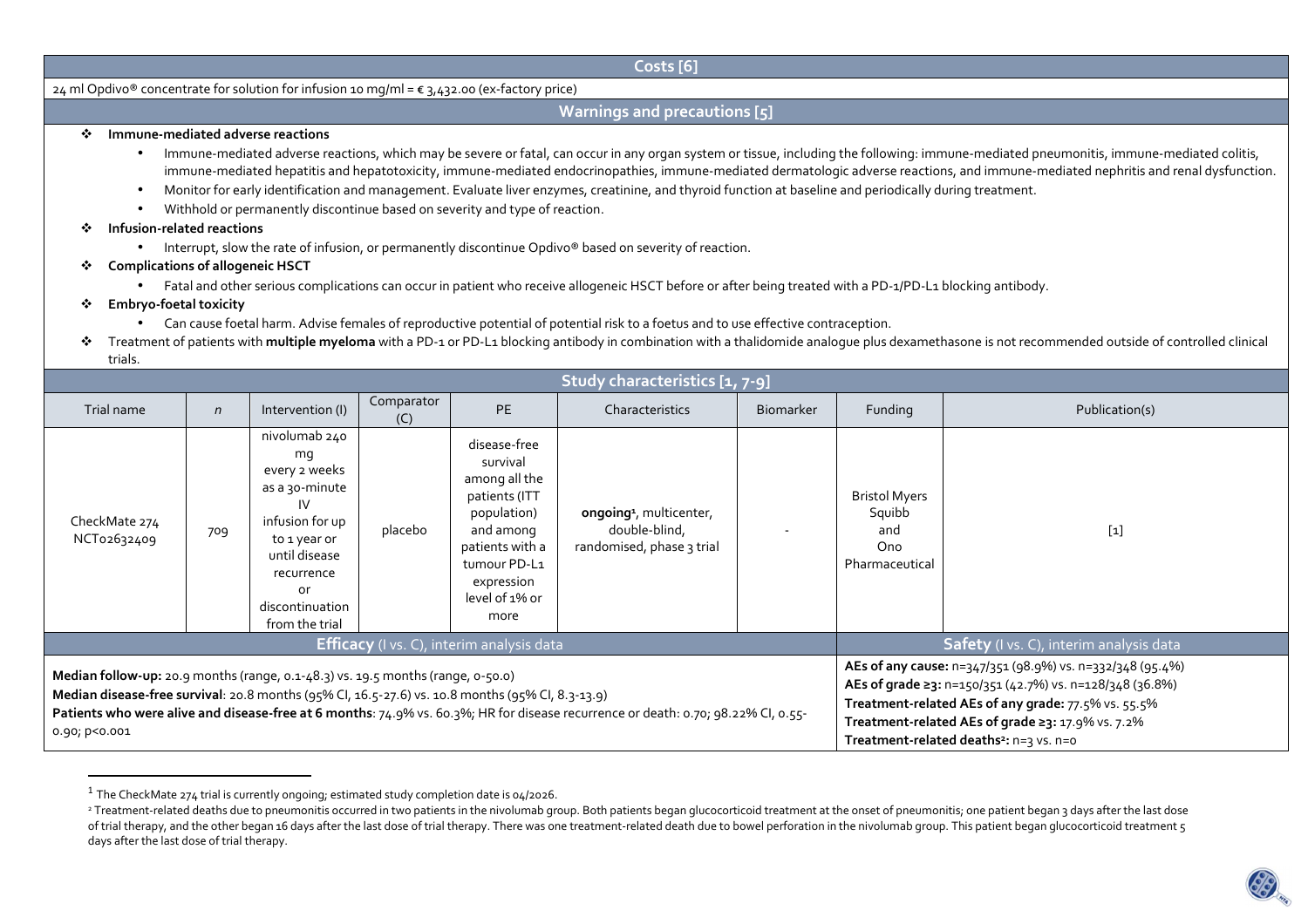| Patients with a PD-L1 expression level of 1% or more who were alive and disease-free at 6 months: 74.5% vs. 55.7%; HR: 0.55;                                                                                                                           |                                          |              |       |                                                           |                                                                              |                                                                                                                                    |           | Discontinuation due to treatment-related AEs of any grade: 12.8% vs. |      |    |           |
|--------------------------------------------------------------------------------------------------------------------------------------------------------------------------------------------------------------------------------------------------------|------------------------------------------|--------------|-------|-----------------------------------------------------------|------------------------------------------------------------------------------|------------------------------------------------------------------------------------------------------------------------------------|-----------|----------------------------------------------------------------------|------|----|-----------|
| 98.72% Cl, 0.35-0.85; p<0.001                                                                                                                                                                                                                          |                                          |              |       |                                                           |                                                                              |                                                                                                                                    |           |                                                                      | 2.0% |    |           |
| Median survival free from recurrence outside the urothelial tract (in the ITT-population): 22.9 months (95% CI, 19.2-33.4) vs. 13.7                                                                                                                    |                                          |              |       |                                                           |                                                                              |                                                                                                                                    |           |                                                                      |      |    |           |
| months (95% CI, 8.4-20.3)                                                                                                                                                                                                                              |                                          |              |       |                                                           |                                                                              |                                                                                                                                    |           |                                                                      |      |    |           |
| Patients who were alive and free from recurrence outside the urothelial tract at 6 months: 77.0% vs. 62.7%; HR for recurrence                                                                                                                          |                                          |              |       |                                                           |                                                                              |                                                                                                                                    |           |                                                                      |      |    |           |
| outside the urothelial tract or death 0.72; 95% CI, 0.59-0.89                                                                                                                                                                                          |                                          |              |       |                                                           |                                                                              |                                                                                                                                    |           |                                                                      |      |    |           |
| Patients who were alive and free from recurrence outside the urothelial tract at 6 months (among patients with a PD-L1                                                                                                                                 |                                          |              |       |                                                           |                                                                              |                                                                                                                                    |           |                                                                      |      |    |           |
|                                                                                                                                                                                                                                                        |                                          |              |       |                                                           | expression level of 1% or more): 75.3% vs. 56.7%; HR 0.55; 95% CI, 0.39-0.79 |                                                                                                                                    |           |                                                                      |      |    |           |
|                                                                                                                                                                                                                                                        |                                          |              |       |                                                           |                                                                              | Median distant metastasis-free survival (in the ITT-population): 40.5 months (95% CI, 22.4-could not be estimated) vs. 29.5 months |           |                                                                      |      |    |           |
|                                                                                                                                                                                                                                                        | (95% CI, 16.7 to could not be estimated) |              |       |                                                           |                                                                              |                                                                                                                                    |           |                                                                      |      |    |           |
|                                                                                                                                                                                                                                                        |                                          |              |       |                                                           |                                                                              | Patients who were alive and free from distant metastasis at 6 months: 82.5% vs. 69.8%; HR for distant metastasis or death 0.75;    |           |                                                                      |      |    |           |
| 95% CI, 0.59-0.94                                                                                                                                                                                                                                      |                                          |              |       |                                                           |                                                                              |                                                                                                                                    |           |                                                                      |      |    |           |
|                                                                                                                                                                                                                                                        |                                          |              |       |                                                           |                                                                              | Patients who were alive and free from distant metastasis at 6 months (among patients with a PD-L1 expression level of              |           |                                                                      |      |    |           |
|                                                                                                                                                                                                                                                        |                                          |              |       | 1% or more): 78.7% vs. 65.7%; HR 0.61; 95% CI, 0.42-0.90) |                                                                              |                                                                                                                                    |           |                                                                      |      |    |           |
|                                                                                                                                                                                                                                                        |                                          |              |       |                                                           |                                                                              |                                                                                                                                    |           |                                                                      |      |    |           |
| QoL:                                                                                                                                                                                                                                                   |                                          |              |       |                                                           |                                                                              |                                                                                                                                    |           |                                                                      |      |    |           |
| The percentage of patients who completed the EORTC QLQ-C30 was 85% or greater during the treatment period and 75% or<br>❖                                                                                                                              |                                          |              |       |                                                           |                                                                              |                                                                                                                                    |           |                                                                      |      |    |           |
| greater in the follow-up period.                                                                                                                                                                                                                       |                                          |              |       |                                                           |                                                                              |                                                                                                                                    |           |                                                                      |      |    |           |
| Changes from baseline in the EORTC QLQ-C30 global health status score and the EQ-5D-3L visual analogue scale score over<br>❖<br>time indicated that there was no meaningful difference in deterioration in QoL between patients who received nivolumab |                                          |              |       |                                                           |                                                                              |                                                                                                                                    |           |                                                                      |      |    |           |
| and those who received placebo, both in the ITT-population and in patients with a PD-L1 expression level of 1% or more.                                                                                                                                |                                          |              |       |                                                           |                                                                              |                                                                                                                                    |           |                                                                      |      |    |           |
|                                                                                                                                                                                                                                                        |                                          |              |       |                                                           |                                                                              | <b>ESMO-MCBS version 1.1 [10]</b>                                                                                                  |           |                                                                      |      |    |           |
|                                                                                                                                                                                                                                                        | Int.                                     | Form         | MG ST | <b>MG</b>                                                 |                                                                              | Score calculation                                                                                                                  | <b>PM</b> |                                                                      | QoL  | AJ | <b>FM</b> |
| Scale                                                                                                                                                                                                                                                  |                                          |              |       |                                                           | HR (95% CI)                                                                  | Improvements in DFS                                                                                                                |           | Toxicity                                                             |      |    |           |
|                                                                                                                                                                                                                                                        |                                          | $\mathbf{1}$ |       | $+18.8%6-$<br>months DFS                                  | $0.55(0.35-0.85)$                                                            | alone (primary                                                                                                                     |           |                                                                      |      |    |           |
| adjuvant<br>Original                                                                                                                                                                                                                                   |                                          |              |       |                                                           |                                                                              | endpoint) (HR < 0.65)                                                                                                              | A         |                                                                      |      |    | A         |
|                                                                                                                                                                                                                                                        |                                          |              |       |                                                           |                                                                              | in studies without                                                                                                                 |           |                                                                      |      |    |           |
|                                                                                                                                                                                                                                                        |                                          |              |       |                                                           | mature survival data                                                         |                                                                                                                                    |           |                                                                      |      |    |           |
|                                                                                                                                                                                                                                                        |                                          |              |       |                                                           |                                                                              | Improvements in DFS                                                                                                                |           |                                                                      |      |    |           |
|                                                                                                                                                                                                                                                        |                                          | $\mathbf{1}$ |       | $+18.8%6-$                                                | $0.55(0.35-0.85)$                                                            | alone (primary                                                                                                                     |           |                                                                      |      |    |           |
| Adapted                                                                                                                                                                                                                                                | adjuvant                                 |              |       |                                                           |                                                                              | endpoint) (HR < 0.65)                                                                                                              | A         |                                                                      |      |    | A         |
|                                                                                                                                                                                                                                                        |                                          |              |       | months DFS                                                |                                                                              | in studies without                                                                                                                 |           |                                                                      |      |    |           |
|                                                                                                                                                                                                                                                        |                                          |              |       |                                                           | mature survival data                                                         |                                                                                                                                    |           |                                                                      |      |    |           |

| Risk of bias (RCT) [11]                          |                                 |                 |                                         |                                                     |                            |  |  |  |
|--------------------------------------------------|---------------------------------|-----------------|-----------------------------------------|-----------------------------------------------------|----------------------------|--|--|--|
| Adequate generation of<br>randomisation sequence | Adequate allocation concealment | <b>Blinding</b> | Selective outcome<br>reporting unlikely | Other aspects which<br>increase the risk of<br>bias | <b>Risk of bias</b>        |  |  |  |
| ves                                              | ves                             | ves             | unclear <sup>3</sup>                    | yes <sup>4</sup>                                    | unclear                    |  |  |  |
|                                                  |                                 |                 |                                         |                                                     | First published: $03/2022$ |  |  |  |
|                                                  |                                 |                 |                                         |                                                     |                            |  |  |  |

<sup>3</sup> Interim analysis data; the CheckMate 274 trial is ongoing until 04/2026.

<sup>4</sup> The trial was designed by the authors in collaboration with the sponsor. The authors, with the assistance of a medical writer employed by the sponsor, drafted and provided final approval of the manuscript that was submitted.